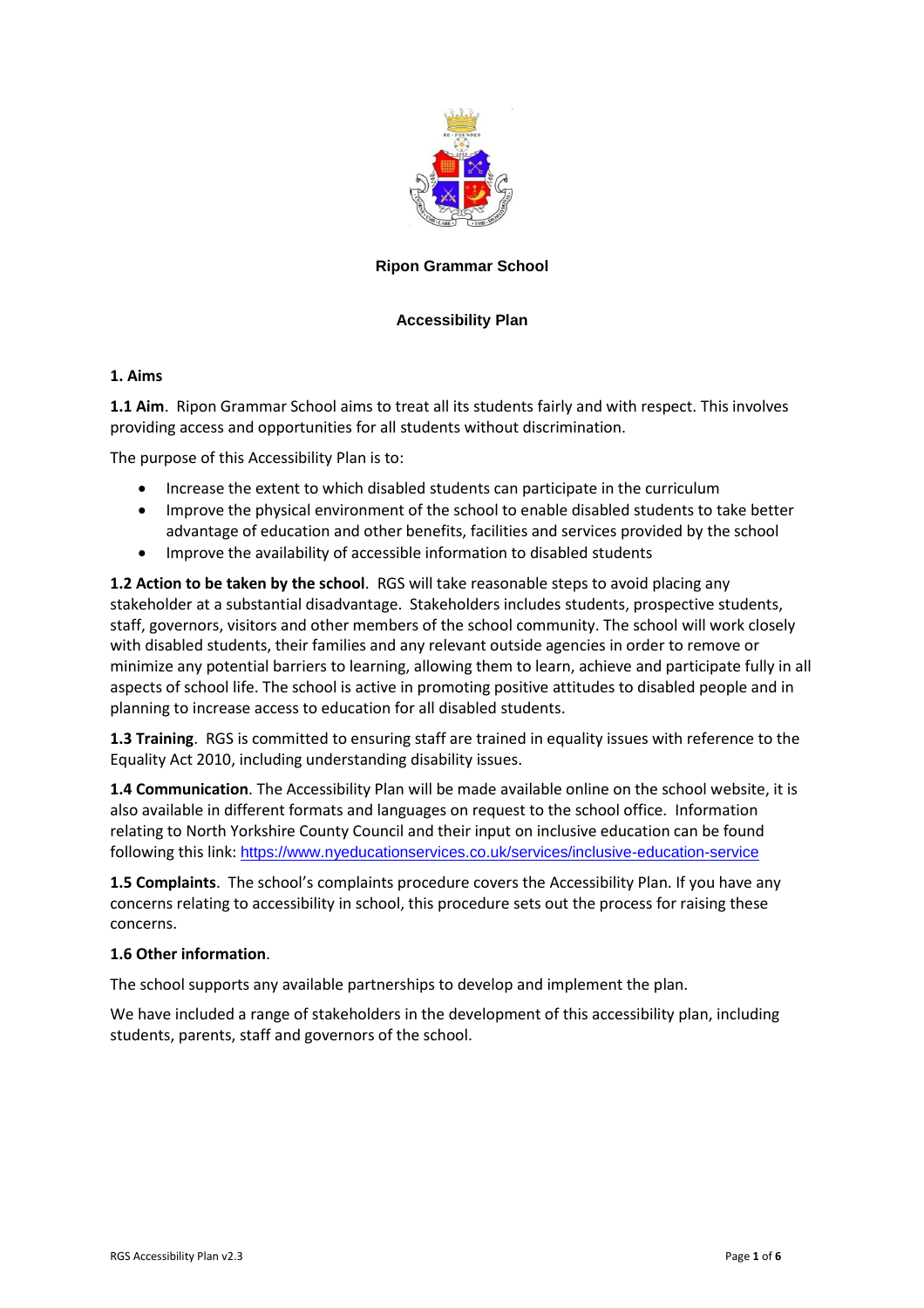### **2. Legislation and guidance**

This document meets the requirements of [schedule 10 of the Equality Act 2010](http://www.legislation.gov.uk/ukpga/2010/15/schedule/10) and the Department for Education (DfE) [guidance for schools on the Equality Act 2010.](https://www.gov.uk/government/publications/equality-act-2010-advice-for-schools)

The Equality Act 2010 defines an individual as disabled if he or she has a physical or mental impairment that has a 'substantial' and 'long-term' adverse effect on his or her ability to undertake normal day to day activities.

Under th[e Special Educational Needs and Disability \(SEND\) Code of Practice](https://www.gov.uk/government/publications/send-code-of-practice-0-to-25), 'long-term' is defined as 'a year or more' and 'substantial' is defined as 'more than minor or trivial'. The definition includes sensory impairments such as those affecting sight or hearing, and long-term health conditions such as asthma, diabetes, epilepsy and cancer.

Schools are required to make 'reasonable adjustments' for students with disabilities under the Equality Act 2010, to alleviate any substantial disadvantage that a disabled student faces in comparison with non-disabled students. This can include, for example, the provision of an auxiliary aid or adjustments to premises.

> Document Owner: GML Date Reviewed: 25/03/2022 Next Review: 28/01/2023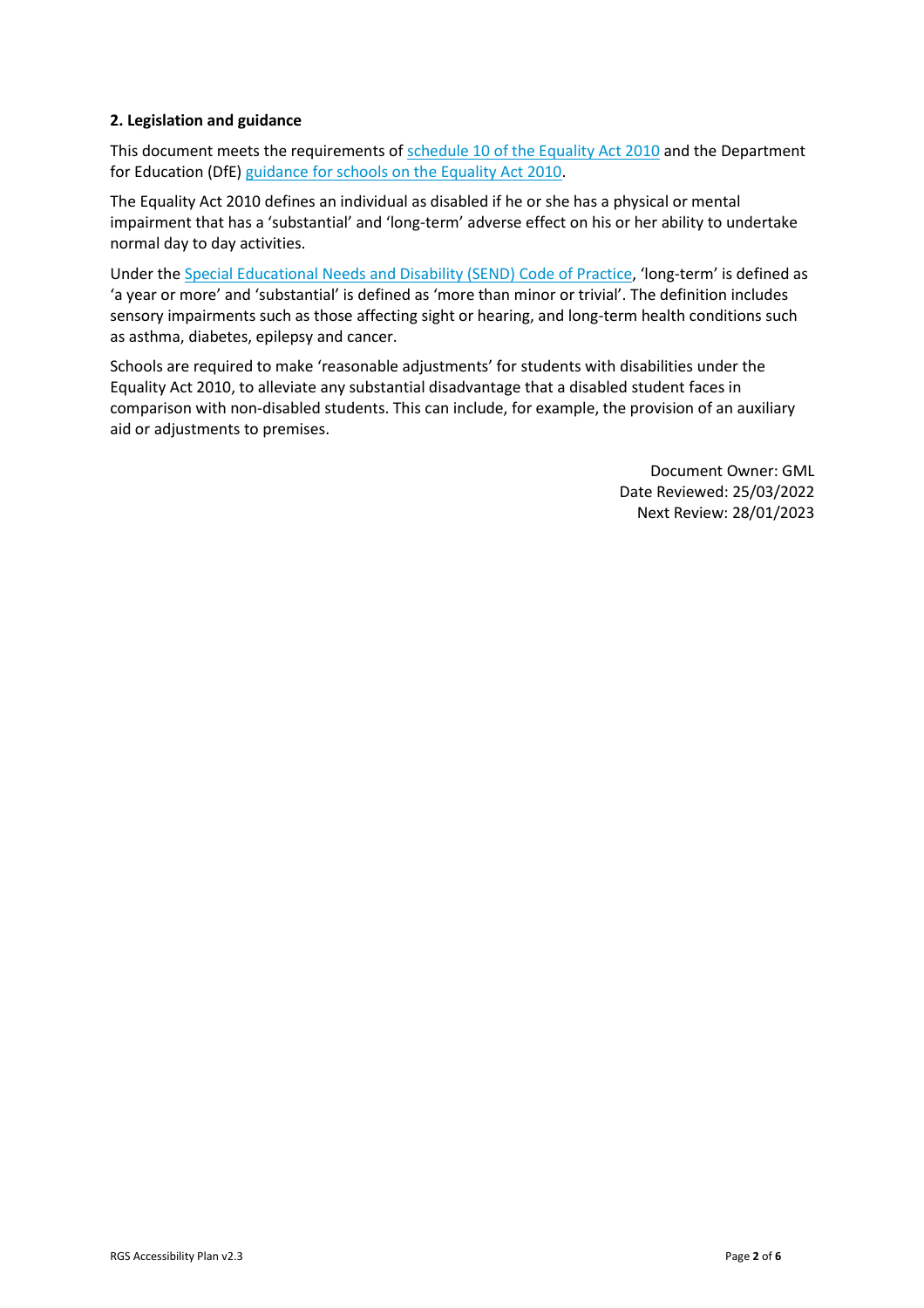## **Action Plan**

| Aim                                                | <b>Current Good Practice</b>                                                                                                                                                                                                  |  |  |  |  |  |  |  |  |
|----------------------------------------------------|-------------------------------------------------------------------------------------------------------------------------------------------------------------------------------------------------------------------------------|--|--|--|--|--|--|--|--|
| Increase access to the<br>curriculum for students  | All staff will continue to have training on the Equality Act and both staff and students will continue to take part in a Rights Respecting Equality and Diversity<br>Day which considers disability as one strand of the act. |  |  |  |  |  |  |  |  |
| with a disability                                  | Advice will be provided to staff by the Learning Support Team to ensure that, as far as reasonably practicable, disabled students have access to all practical,<br>expressive and physical activities.                        |  |  |  |  |  |  |  |  |
|                                                    | Staff will consider mobility difficulties in the movement of students around school as they move to lessons and also within the classroom environment.                                                                        |  |  |  |  |  |  |  |  |
|                                                    | The SENDCo will update staff as required on individual cases.                                                                                                                                                                 |  |  |  |  |  |  |  |  |
|                                                    | Access will be enhanced by the effective deployment of Teaching Assistants and through personalised support as required.                                                                                                      |  |  |  |  |  |  |  |  |
|                                                    | External support will be sought to enhance the knowledge and skills of staff.                                                                                                                                                 |  |  |  |  |  |  |  |  |
|                                                    | As far as reasonably practicable, all students will have the opportunity to participate in activities and educational visits irrespective of disability.                                                                      |  |  |  |  |  |  |  |  |
|                                                    | The Curriculum Lead will adjust the timetable to ensure all students can access a broad and balanced curriculum.                                                                                                              |  |  |  |  |  |  |  |  |
| Improve and maintain<br>access to the physical     | The majority of our buildings provide access for disabled students; however, some classrooms may not be accessible due to the age and nature of the<br>building. Reasonable adjustments to rooming will compensate for this.  |  |  |  |  |  |  |  |  |
| environment                                        | Emergency evacuation procedures will continue to be highlighted to staff and processes in place to provide supervision of disabled students. Disabled<br>students/staff will be supported to access the muster points.        |  |  |  |  |  |  |  |  |
|                                                    | Risk assessments will provide personalised emergency evacuation plans (PEEPs) for each student as required. These are held by the SENDCo and reviewed<br>regularly.                                                           |  |  |  |  |  |  |  |  |
|                                                    | Risk Assessments for educational visits will identify support needed to enable disabled students to participate.                                                                                                              |  |  |  |  |  |  |  |  |
|                                                    | Transport to off-site facilities and for educational visits will cater for disabled students.                                                                                                                                 |  |  |  |  |  |  |  |  |
|                                                    | We will take account of disability access in our plans for refurbishment.                                                                                                                                                     |  |  |  |  |  |  |  |  |
|                                                    | Disabled toilet facilities are available.                                                                                                                                                                                     |  |  |  |  |  |  |  |  |
|                                                    | Temporary lifts and ramps are available in some areas and more will be provided in our plans for refurbishment.                                                                                                               |  |  |  |  |  |  |  |  |
| Improve the delivery of<br>information to students | Information will be made available in an appropriate form to students, parents/ careers and staff who may have difficulty with standard printed<br>information.                                                               |  |  |  |  |  |  |  |  |
| with a disability                                  | Staff will be provided with training to enable them to use practices and systems developed to assist people with disabilities.                                                                                                |  |  |  |  |  |  |  |  |
|                                                    | Some students require the use of a hearing loop. Training is provided by North Yorkshire County Council.                                                                                                                      |  |  |  |  |  |  |  |  |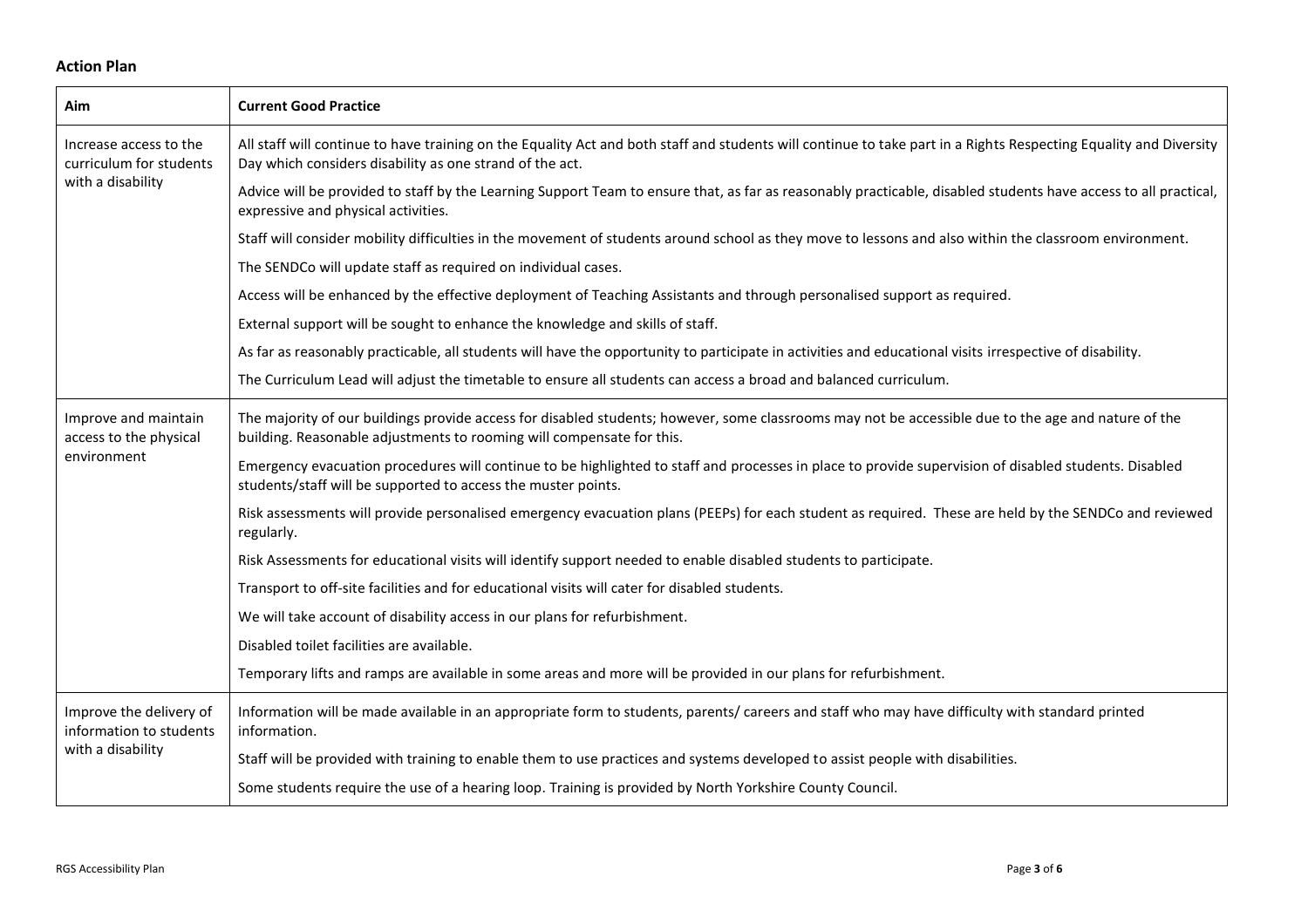#### **Aim and area for development**

| Aim/Area for development                                                                    | Actions to be taken                                                                                  | <b>Person</b><br>responsible                      | <b>Timeframe</b>       | <b>Achieved</b> |
|---------------------------------------------------------------------------------------------|------------------------------------------------------------------------------------------------------|---------------------------------------------------|------------------------|-----------------|
| To improve staff awareness of disability<br>issues.                                         | Review staff training needs. Provide training for members of the<br>school community as appropriate. | <b>SENDCo &amp; Dep</b><br><b>Hd (T&amp;L)</b>    | Over next two<br>years | Ongoing         |
| To ensure that all policies consider the<br>implications of disability access.              | Consider during review of policies.                                                                  | <b>SENDCo &amp;</b><br><b>Premises</b><br>Manager | As required            | Ongoing         |
| To provide specialist equipment to<br>promote participation in learning by all<br>students. | Assess the needs of the students in each class and provide equipment<br>as needed.                   | SENDCo &<br><b>Premises</b><br>Manager            | As required            | Ongoing         |
|                                                                                             |                                                                                                      | NYCC & all staff                                  |                        |                 |

**Improvements already completed:**

- **1) Upgraded signage on disabled toilets.**
- **2) Upgraded disabled toilets including installation of a closomat toilet.**
- **3) Improved surface to the main school back entrance by removing damage paving slabs and changing surface to Tarmac.**
- **4) Moved SENDCo office to ground floor to provide accessibility.**
- **5) Installed hoist in disabled toilet.**
- **6) Improved access and provided a disabled cooking station in the domestic science classroom.**
- **7) Installed rise/fall desks in some classrooms.**
- **8) Changed disabled parking bays to improve accessibility.**
- **9) Improved signage highlighting disabled access routes.**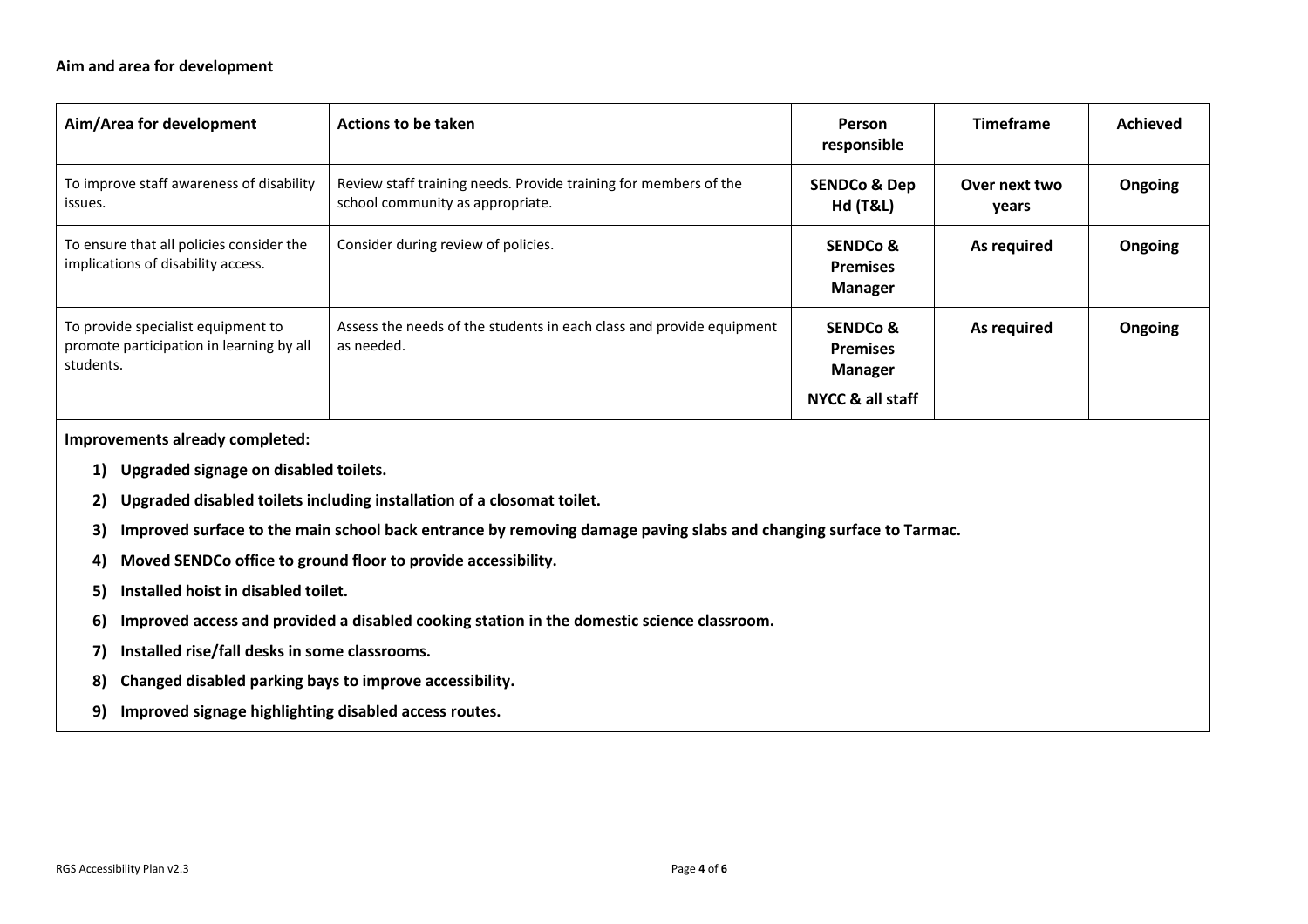# **Accessibility audit**

|                                                                             |                                                       |                |                                                                                                                                                                                                                                                                    |                                                                                                                                                                                                              | <b>Accessible Parking Bays</b> | Accessible toilets | entrances    | opening door<br>Accessible manual |                 | Accessible EVA Emergency |                | changing facilities |                            |             |                            |
|-----------------------------------------------------------------------------|-------------------------------------------------------|----------------|--------------------------------------------------------------------------------------------------------------------------------------------------------------------------------------------------------------------------------------------------------------------|--------------------------------------------------------------------------------------------------------------------------------------------------------------------------------------------------------------|--------------------------------|--------------------|--------------|-----------------------------------|-----------------|--------------------------|----------------|---------------------|----------------------------|-------------|----------------------------|
|                                                                             |                                                       |                |                                                                                                                                                                                                                                                                    |                                                                                                                                                                                                              |                                |                    | Accessible   |                                   | Accessible Lift |                          | Gender neutral |                     |                            |             |                            |
| Ref                                                                         | No Building                                           | <b>Floors</b>  | <b>Description</b>                                                                                                                                                                                                                                                 | <b>Actions to be taken</b>                                                                                                                                                                                   |                                |                    |              |                                   |                 |                          |                | Gender              | Rate                       | Timescale   | Cost                       |
| 1                                                                           | Main Building                                         | $\overline{2}$ | Main school was built in 1962 and has poor<br>access to the upper floor. The ground floor is<br>generally accessible with several accessibility<br>entrances. Poor access for dining and<br>changing facilities. Aim to improve back<br>entrance for accessibility | Longer term new build or<br>refurbishment of the<br>existing building to provide a<br>new dining facility and install 2<br>a ramp to the back entrance<br>of the sports corridor to<br>improve accessibility |                                | $\mathbf{1}$       | 2            | 3                                 | 0               | $\mathbf 0$              | 0              |                     | 0 Average                  | 3yrs-5yrs   | Unavailable                |
| 2                                                                           | Science Block                                         | 3              | Poor access to upper floors. Teaching facilities<br>are replicated on the ground floor                                                                                                                                                                             | Install accessible toilet                                                                                                                                                                                    | ΝA                             | 0                  | $\mathbf 0$  | 2                                 | $\mathbf 0$     | 0                        | $\mathbf 0$    |                     | $0$   Average              | 2022-23     | £25K                       |
| 3                                                                           | Art Block and Gym                                     | $\overline{2}$ | Poor access to the ground and upper floors                                                                                                                                                                                                                         | Install chair lift to Art Block<br>and install a ramp to Gym<br>rear door                                                                                                                                    |                                | NA NA 0            |              | $\mathbf 0$                       | 0               | 0                        | 0              | 0                   | Poor                       | 2022-23     | £25K                       |
| 4                                                                           | School House                                          | 3              | Poor access to the ground and upper floors<br>these facilities are replicated in Johnson                                                                                                                                                                           | The building is not suitable<br>for adaptation due to its age                                                                                                                                                |                                | $NA$ $NA$ 0        |              | 0                                 | 0               | $\mathbf 0$              | 0              | $\mathbf 0$         | Poor                       | None        | ΝA                         |
| 5                                                                           | Humanities and Languages                              | $\overline{2}$ | Poor access to upper floor. Teaching facilities<br>are replicated on the ground floor                                                                                                                                                                              | None                                                                                                                                                                                                         | $NA$ 1                         |                    | $\mathbf{1}$ | $\mathbf{1}$                      | 0               | 0                        | 0              |                     | 0 Average                  | ΝA          | ΝA                         |
| 6                                                                           | Sixth Form Centre                                     | $\overline{2}$ | Good access all round                                                                                                                                                                                                                                              | None                                                                                                                                                                                                         |                                | NA 1               | $\mathbf{1}$ | $\mathbf{1}$                      |                 | $1 \vert 2$              | $\overline{0}$ | $\overline{0}$      | Good                       | ΝA          | ΝA                         |
| 7                                                                           | Maths Block                                           | 2              | Good access all round                                                                                                                                                                                                                                              | None                                                                                                                                                                                                         |                                | $NA$ 1             | $\mathsf 0$  | $\mathbf{1}$                      | $1 \vert 1$     |                          | $\overline{0}$ | $\mathbf 0$         | Good                       | ΝA          | ΝA                         |
| 8                                                                           | Sports hall                                           | $\mathbf{1}$   | Good access all round<br>Poor access and due to its age unable to                                                                                                                                                                                                  | None                                                                                                                                                                                                         | 0                              | $1 \vert 0$        |              |                                   | $1$ NA NA 0 0   |                          |                |                     | Good                       | NA          | ΝA                         |
| 9                                                                           | Sanatorium                                            | $\overline{2}$ | modify, facilities are replicated elsewhere<br>within the school                                                                                                                                                                                                   | None                                                                                                                                                                                                         | <b>NA</b>                      | $\mathbf 0$        | $\mathbf 0$  | 0                                 | $\mathbf 0$     | $\mathsf 0$              | $\mathbf 0$    | 0                   | Poor                       | ΝA          | ΝA                         |
| 10                                                                          | Music Block                                           | $\mathbf{1}$   | Good access all round                                                                                                                                                                                                                                              | None                                                                                                                                                                                                         | 0                              | $\mathbf{1}$       | $\mathbf 0$  | $\mathbf{1}$                      |                 | $0$ NA $0$               |                | 0                   | Good                       | NA          | ΝA                         |
| 11                                                                          | Johnson House                                         | 2              | Poor access and due to its age unable to<br>modify. Boarding facilities are replicated<br>elsewhere within the school                                                                                                                                              | None                                                                                                                                                                                                         | <b>NA</b>                      | $\mathbf 0$        | 0            | $\mathbf 0$                       | 0               | 0                        | 0              | 0                   | Poor                       | NA          | ΝA                         |
| 12                                                                          | New Johnson House                                     | 1              | Good access all round                                                                                                                                                                                                                                              | None                                                                                                                                                                                                         | 0                              | $\overline{2}$     | $\mathbf 0$  | $\mathbf{1}$                      |                 | $0$ NA                   | $\mathbf{0}$   | $\overline{0}$      | Good                       | <b>NA</b>   | ΝA                         |
| 13                                                                          | New Changing Facilities 3G                            | $\mathbf{1}$   | Good access all round                                                                                                                                                                                                                                              | None                                                                                                                                                                                                         |                                | $0 \mid 1$         | $\mathsf 0$  | 1                                 |                 | $0$ NA 5 1               |                |                     | Good                       | <b>NA</b>   | NA                         |
|                                                                             |                                                       |                |                                                                                                                                                                                                                                                                    | Notes                                                                                                                                                                                                        |                                |                    |              |                                   |                 |                          |                |                     |                            |             |                            |
|                                                                             | General Areas<br>Dining area                          |                | Findings<br>Limited access to the dining facilities, serving<br>and seating area                                                                                                                                                                                   | Actions<br>Timescale<br>Cost<br>New facility needed<br>3yrs-5yrs                                                                                                                                             |                                |                    |              |                                   |                 |                          |                |                     |                            | Unavailable |                            |
| Stairways                                                                   |                                                       |                | Internal stair nosing/handrails are not clearly<br>marked, creating problems for those with<br>limited vision                                                                                                                                                      | Improve access by using contrasting nosing/handrails materials as part<br>Continuous As And When<br>of the future refurbishment or new build                                                                 |                                |                    |              |                                   |                 |                          |                |                     |                            |             |                            |
| Parking bays                                                                |                                                       |                | The site only has three disabled car park<br>spaces                                                                                                                                                                                                                | Improve disabled car park across the site as we develop new buildings<br>3yrs-5yrs                                                                                                                           |                                |                    |              |                                   |                 |                          |                |                     |                            | Unavailable |                            |
| Mini bus                                                                    |                                                       |                | The school has a standard mini bus                                                                                                                                                                                                                                 | When needed the school will hire accessible bus or private car hire                                                                                                                                          |                                |                    |              |                                   |                 |                          |                |                     | 3yrs-5yrs                  | As And When |                            |
|                                                                             | Main building back entrance                           |                | Manual opening doors                                                                                                                                                                                                                                               | Change to automated (both outer and inner door)<br>3yrs-5yrs                                                                                                                                                 |                                |                    |              |                                   |                 |                          |                |                     | £20K                       |             |                            |
|                                                                             | <b>Toilets disabled Maths</b><br>Toilets disabled H&L |                | Labelled disabled<br>Labelled disabled                                                                                                                                                                                                                             | Change door sign accessible toilets                                                                                                                                                                          |                                |                    |              |                                   |                 |                          |                |                     |                            | 3mths       | Completed<br>Completed     |
|                                                                             | <b>Toilets disabled Sixth Form</b>                    |                | Labelled disabled                                                                                                                                                                                                                                                  | Change door sign accessible toilets<br>3mths<br>Change door sign accessible toilets<br>3mths                                                                                                                 |                                |                    |              |                                   |                 |                          |                |                     |                            | Completed   |                            |
| <b>Toilets disabled Music</b>                                               |                                                       |                | Labelled disabled                                                                                                                                                                                                                                                  | Change door sign accessible toilets                                                                                                                                                                          |                                |                    |              |                                   |                 |                          |                |                     | 3mths                      | Completed   |                            |
| <b>Toilets disabled Sports Hall</b>                                         |                                                       |                | Labelled disabled                                                                                                                                                                                                                                                  | Change door sign accessible toilets                                                                                                                                                                          |                                |                    |              |                                   |                 |                          |                | 3mths               | Completed                  |             |                            |
| Provision<br>Findings                                                       |                                                       |                |                                                                                                                                                                                                                                                                    | Actions                                                                                                                                                                                                      |                                |                    |              |                                   |                 |                          |                |                     |                            | Timescale   | Cost                       |
| Workshop                                                                    |                                                       |                | Good access                                                                                                                                                                                                                                                        |                                                                                                                                                                                                              |                                |                    |              |                                   |                 |                          |                |                     |                            |             |                            |
| <b>Domestic Science</b>                                                     |                                                       |                | Poor access and facilities                                                                                                                                                                                                                                         | Needs redeveloping                                                                                                                                                                                           |                                |                    |              |                                   |                 |                          | 3yrs-5yrs      | Completed           |                            |             |                            |
| Science<br>PE                                                               |                                                       |                | Ground floor and accessible                                                                                                                                                                                                                                        |                                                                                                                                                                                                              |                                |                    |              |                                   |                 |                          |                |                     |                            |             |                            |
| Swimming Pool                                                               |                                                       |                | Generally accessible<br>Poor access                                                                                                                                                                                                                                | Improve access to main building sports and changing facilities<br>3yrs-5yrs<br>Improve access to pool and look at how to create changing facilities<br>3yrs-5yrs                                             |                                |                    |              |                                   |                 |                          |                |                     | Unavailable<br>Unavailable |             |                            |
| ΙT                                                                          |                                                       |                | Ground floor and accessible                                                                                                                                                                                                                                        |                                                                                                                                                                                                              |                                |                    |              |                                   |                 |                          |                |                     |                            |             |                            |
| Library                                                                     |                                                       |                | Ground floor and accessible                                                                                                                                                                                                                                        |                                                                                                                                                                                                              |                                |                    |              |                                   |                 |                          |                |                     |                            |             |                            |
| H&L                                                                         |                                                       |                | Link access to sixth form                                                                                                                                                                                                                                          | Install/upgrade closomat in disabled toilet                                                                                                                                                                  |                                |                    |              |                                   |                 |                          |                | 2021-2022           | £10K                       |             |                            |
| H&L                                                                         |                                                       |                | Link access to sixth form                                                                                                                                                                                                                                          | Install/upgrade hoist into disabled toilet                                                                                                                                                                   |                                |                    |              |                                   |                 |                          |                |                     |                            | 2023-2024   | £15K                       |
| General Classroom                                                           |                                                       |                | Good access for classroom on the ground floor                                                                                                                                                                                                                      |                                                                                                                                                                                                              |                                |                    |              |                                   |                 |                          |                |                     |                            |             |                            |
| Sixth Form                                                                  |                                                       |                | Good access                                                                                                                                                                                                                                                        |                                                                                                                                                                                                              |                                |                    |              |                                   |                 |                          |                |                     |                            |             |                            |
| Boarding (School House)                                                     |                                                       |                | Poor access                                                                                                                                                                                                                                                        | Needs a new build                                                                                                                                                                                            |                                |                    |              |                                   |                 |                          |                |                     |                            |             | 5yrs - 10yrs   Unavailable |
| Boarding (Johnson House)<br>Date of review audit: 01/12/21 (interim review) |                                                       |                | Good access                                                                                                                                                                                                                                                        |                                                                                                                                                                                                              |                                |                    |              |                                   |                 |                          |                |                     |                            |             |                            |